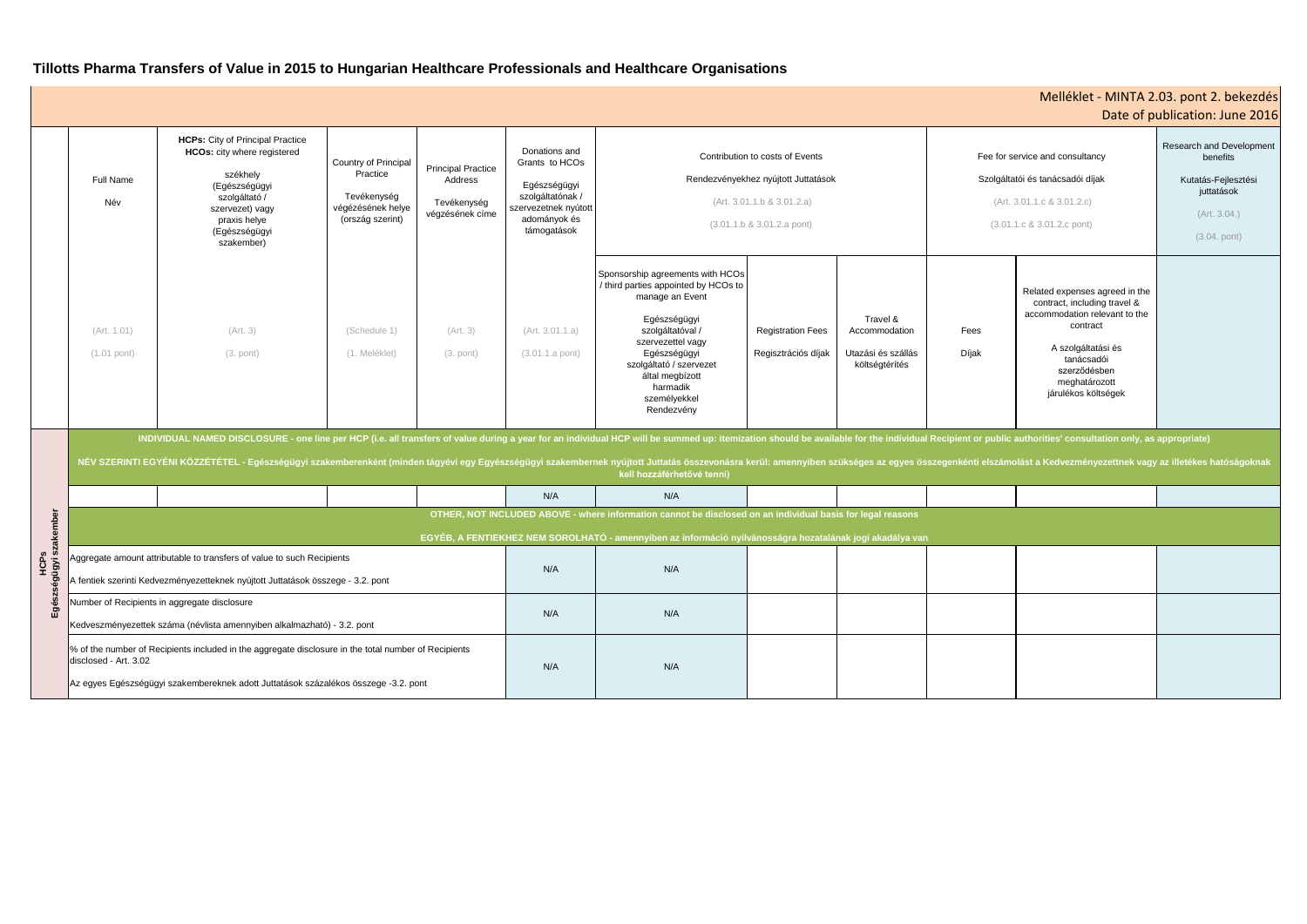|     | INDIVIDUAL NAMED DISCLOSURE - one line per HCO (i.e. all transfers of value during a year for an individual HCO will be summed up: itemization should be available for the individual Recipient or public authorities' consult                                                        |  |  |  |  |  |  |  |  |  |  |  |
|-----|---------------------------------------------------------------------------------------------------------------------------------------------------------------------------------------------------------------------------------------------------------------------------------------|--|--|--|--|--|--|--|--|--|--|--|
| Egé | SZERINTI EGYÉNI KÖZZÉTÉTEL - Egészségügyi szolgáltatónként / szervezetenként (minden tágyévi egy Egyészségügyi szolgáltatónak / szervezetnek nyújtott Juttatás összevonásra kerül: amennyiben szükséges az egyes összegenkénti<br>illetékes<br>hatóságoknak kell hozzáférhetővé tenn) |  |  |  |  |  |  |  |  |  |  |  |
|     |                                                                                                                                                                                                                                                                                       |  |  |  |  |  |  |  |  |  |  |  |
|     | OTHER, NOT INCLUDED ABOVE - where information cannot be disclosed on an individual basis for legal reasons                                                                                                                                                                            |  |  |  |  |  |  |  |  |  |  |  |
|     | EGYÉB, A FENTIEKHEZ NEM SOROLHATÓ - amennyiben az információ nyilvánosságra hozatalának jogi akadálya van                                                                                                                                                                             |  |  |  |  |  |  |  |  |  |  |  |
|     | Aggregate amount attributable to transfers of value to such Recipients                                                                                                                                                                                                                |  |  |  |  |  |  |  |  |  |  |  |
|     | A fentiek szerinti Kedvezményezetteknek nyújtott Juttatások összege - 3.2. pont                                                                                                                                                                                                       |  |  |  |  |  |  |  |  |  |  |  |
|     | Number of Recipients in aggregate disclosure                                                                                                                                                                                                                                          |  |  |  |  |  |  |  |  |  |  |  |
|     | Kedveszményezettek száma (névlista amennyiben alkalmazható) - 3.2. pont                                                                                                                                                                                                               |  |  |  |  |  |  |  |  |  |  |  |
|     | % of the number of Recipients included in the aggregate disclosure in the total number of Recipients<br>disclosed - Art. 3.02                                                                                                                                                         |  |  |  |  |  |  |  |  |  |  |  |
|     | Az egyes Egészségügyi szolgáltatóknak / szervezeteknek adott Juttatások százalékos összege - 3.2. pont                                                                                                                                                                                |  |  |  |  |  |  |  |  |  |  |  |
|     | <b>AGGREGATE DISCLOSURE</b><br>ÖSSZESÍTETT KÖZZÉTÉTEL                                                                                                                                                                                                                                 |  |  |  |  |  |  |  |  |  |  |  |
|     | Transfers of Value re Research & Development as defined - Article 3.04 and Schedule 1                                                                                                                                                                                                 |  |  |  |  |  |  |  |  |  |  |  |